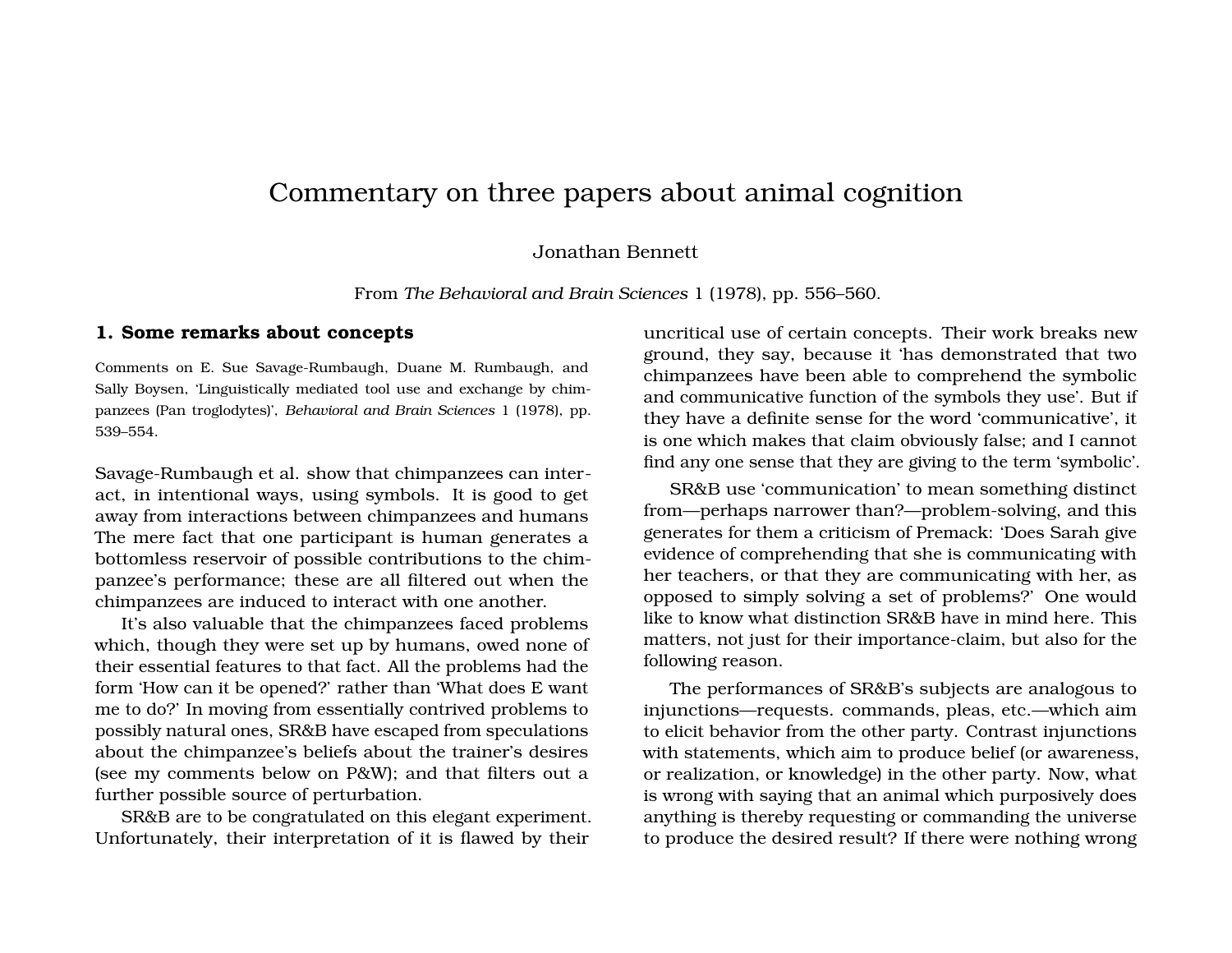with that, then all purposive behaviour would be the uttering of injunctions, and all practical problem-solving would be 'communication'. There does exist a stop-gap answer to this, namely that we always restrict 'communicate' to cases where both parties to the transaction are sentient. That is surely right. But why do we want this restriction? If it is not a mere aesthetic preference, a superficial linguistic nuance, then there must be some underlying rationale for it, some further strand in the concept of communication which will lie idle unless the communicators are both sentient. What can this further strand be? One possible answer is this: 'Unless both parties to the transaction are sentient, the communicator can't produce a belief in the other; and the latter is involved in all communication.' That is not the only nonarbitrary way of stopping the notion of communication from flattening out so that it covers all purposive behaviour; but it is one plausible way, and I think it is the one SR&B would choose. They repeatedly appear to assume that communication essentially involves transfer of information, this being understood as production of belief or awareness or the like. This implies that the basic purpose of an injunction such as 'Hand me the stick' is—in SR&B's phrase—'the transfer of information regarding the necessary tool': that is, the command is really the statement 'I want you to hand me the stick'.

I like that account of injunction, and the account of communication in general which goes with it. I think that in most human communication the speaker does intend to produce in the hearer a belief-change which may, but need not, be intended to have some specific further behavioural upshot. That's over-simplified (see Bennett, 1976, §41), but it will do for now. Simplified as it is, it carries an impressive conceptual load: X *intends* to make Y *believe* that X *wants* such-and-such. And on any viable account of intention, that involves: X *believes* that X can make Y *believe* that X *wants* such-and-such. SR&B write as though they were content with this. They find it 'difficult to understand how [Premack's] Sarah could come to realize that the plastic chips could be used to communicate desires', and they apparently think that *their* chimpanzees did come to 'realize' such things. On the most modest construal of this that I can devise, it involves a belief about a belief about a desire. See also their pregnant remark: 'The initiator expected the recipient to understand why he was gesturing.'

Although this is the concept of communication which SR&B manifestly employ, they couldn't be content. with it if they saw what it involved. For they would see that their experimental work goes no way towards showing that chimpanzees can 'communicate'—let alone believe or comprehend that they are 'communicating'—in this strong. sense.

It's puzzling that one should have to say these things. SR&B themselves write 'The question of whether signing chimpanzees comprehend the nature, function, and symbolic power of the symbols they use becomes a question of awareness and intentionality'; and evidently they see this as a problem area which is 'now being reopened'. I can't understand how, if they realize *that*, they can have permitted themselves to use the concepts of awareness and intention in such an innocently uncritical manner, both in evaluating their own work and in criticizing that of others.

Now let us turn to 'symbolic'. SR&B do not offer to explain this, and it isn't self-explanatory. Sometimes they apparently use it simply to mean 'non-iconic': but then what does 'iconic' mean? I would explain it in terms of *natural* associations between features, in contrast to those that are *institutional*, *artificial*. *stipulated*, and so forth; but then one could hardly credit chimpanzees with making a distinction between icon and symbol—with 'understanding that they could make symbolic requests to one another' or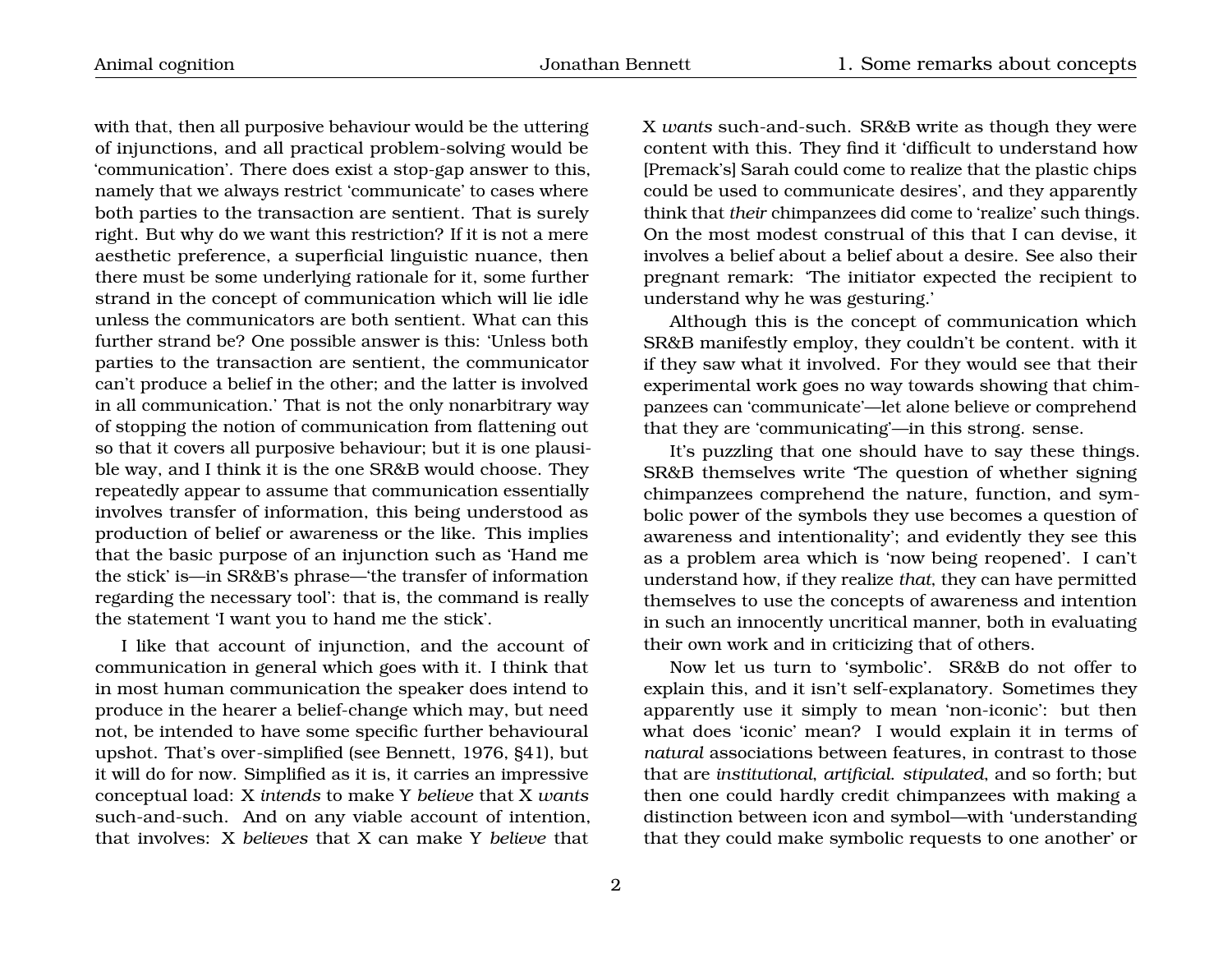'comprehending the symbolic nature of the materials they are using'—at least not on any evidence presented in this paper. It looks as though SR&B would tie 'icon' to the notion of something that resembles what it stands for, and that generates a feeble sense of 'symbol' in which the chimpanzee probably can distinguish icons from symbols, that is, similar pairs of items from dissimilar pairs.

But neither of those senses of 'symbol' makes any sense of SR&B's crucial use of the term in their importance-claim: their chimpanzees. they say, comprehend the symbolic function of the symbols they are using, and elsewhere items are said to have symbolic *power*. These phrases are not explained at all, and couldn't be explained by reading 'symbolic' as 'non-iconic' on any sane account of what 'iconic' means.

An item's symbolic function (or power) might be its use (or capacity to be used) to symbolize or stand for something else; but SR&B surely do not think that their results show their chimpanzees to have a grasp of the relation of *standing-for*. The chimpanzees do, it is true, know that certain symbols are *associated with* other things, but other chimpanzees have been shown to know that much. They know further that these associations can be exploited for practical purposes, but there's nothing new about that either.

The best guess I can make is that in the phrases 'symbolic power' and 'symbolic function' the word 'symbolic' is being given the same meaning as 'communicative'. SR&B do sometimes write as though they took those two terms to be equivalent. Thus they write: 'It is impossible to tell whether the chimpanzee is simply imitating or echoing. . . the action or object, or whether the animal is indeed attempting to relay a symbolic message.' Here something which is both symbolic and communicative is contrasted with something which is neither, and there is no attempt to sort out the ingredients

of the mix; so the suggestion is that '(non)symbolic' and '(non)communicative' must stand or fall together. The same thing is firmly implied when SR&B allude to 'the symbolic and communicative function'—not *functions*—'of the symbols they use'.

Of course I do not accuse SR&B of not knowing that the terms 'symbolic' and 'communicative', far from being equivalent, are perfectly independent of one another. I'm sure that they do know. But I think that they have slipped into a way of writing and thinking which belies this knowledge. If I am right, then what seems to be a double importance-claim is really the single claim that the chimpanzees knew that their behaviour was communicative. If I am wrong, and SR&B's 'symbolic function' and kindred phrases mean something other than 'communicative function', I am at a loss to know what that meaning can be.

#### **2. Beliefs about beliefs**

Comments on David Premack and Guy Woodruff, 'Does the chimpanzee have a theory of mind?', *Behavioral and Brain Sciences* 1, (1978) pp. 515-526.

If one wants to apply to chimpanzees a concept of communication as rich as SR&B's, one must first ask what evidence there is that chimpanzees can have beliefs about beliefs about *anything* (let alone beliefs about beliefs about desires). It is good news that P&W are investigating the question in a properly isolated way, getting belief-about-belief out of the undergrowth and into the open where it can be looked at squarely. The work—achieved and projected—is so interesting and potentially important that I would do anything to be allowed to help it along. I here offer what I can: three criticisms, a comment, and a suggestion.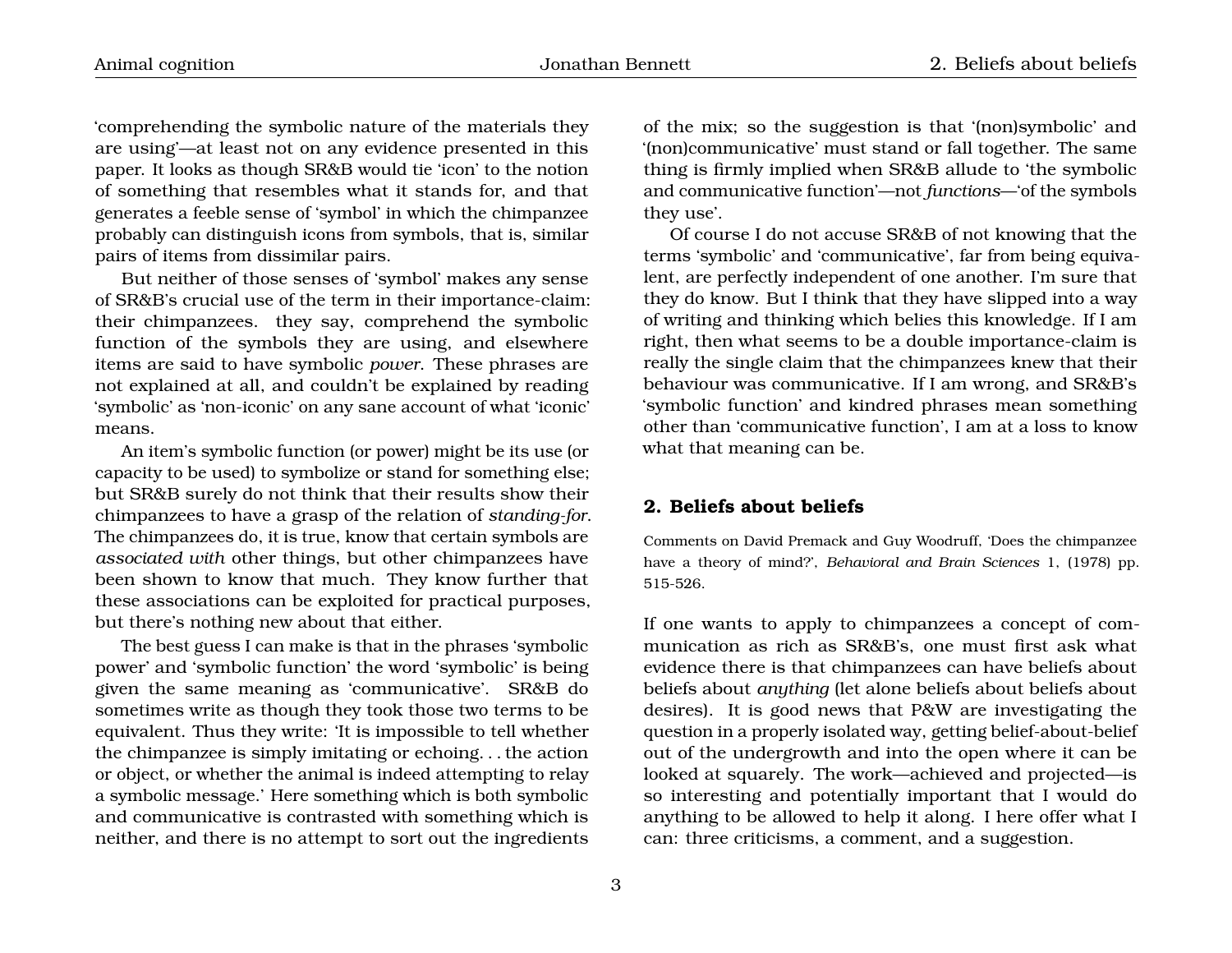First, a small point which illustrates a large one. The 'empathy' interpretation of the first experiment is said to 'assume that the animal imputes purpose to the human actor, [but] does not grant the animal any inferences about [the human's] knowledge'. That is wrong, I submit. Sarah's behaviour isn't relevant to what she thinks the human *wants* or *intends* unless she thinks that he *thinks* (perceives, cognizes) his situation to be thus and thus.

The large point is that when one is attributing mental states on the evidence of behaviour, cognition and motivation must go hand in hand. An animal's actions show what it thinks only on certain assumptions about what it wants, and they show what it wants only on assumptions about what it thinks. This goes for our attributions to the chimpanzee, and for hers to the human: if she is perfectly agnostic about the human's cognition, how could she have any thought about how his purposes would lead him to behave, or about what purposes his behaviour would manifest? If she can have neither, then she can have no thought about his purposes.

So I dissent from P&W's conjecture that 'inferences about motivation precede those about knowledge'. If the inferences are to be based upon behaviour, it is *impossible* for there to be this separation (see Bennett, 1976, § 15). This is worth stressing, if it is true, as a warning against devising experiments where one of the two factors is attended to while the other hovers in the background, unrecognized and thus uncontrolled.

Secondly, some of the experiments are, as P&W recognize, disturbed by the question, What is Sarah up to? Presumably she *wants* to succeed in her assigned task, but that is an empty conjecture unless we know what she thinks her assigned task is. Although P&W are properly cautious about this, the situation may be worse than they recognize. If all goes according to plan, Sarah thinks, in the first experiments, that she is to *predict* what the human actor will do; in the next lot she thinks she is to *express what she prefers*; and in the 'embedded videotape' experiments she thinks that *she* is to predict and that *he* is to express what he prefers. I'm not optimistic.

Might it not be better to escape from experiments whose interpretation depends on what the animal thinks its assigned task to be? My objection is not that that concerns what she believes the trainer wants, and thus concerns her psychological theory, for we can surely construe 'what she thinks the assigned task is' so that it doesn't automatically credit her with any psychological theory. The objection is just that this feature introduces a not easily remedied uncertainty about how the results—whatever they are—should be interpreted.

Thirdly, although P&W's current experiments on the attitudes of chimpanzees to liars and fools have the merit of not involving the concept of an assigned task, they do strike me—as clearly they strike P&W also—as being highly tenuous for other reasons. I hope that more work will be done on the rock-bottom matter of belief about belief before much more effort is expended on these more complex and recherché matters—in which I include the distinction between knowing and guessing. I don't deny that these matters are amenable to experimental investigation, but I suggest that they are better left aside until the groundwork has been more completely done.

Fourthly, as P&W imply in their closing remark, the price of avoiding mentalistic concepts is an increase in the complexity of the conceptual structures needed to handle the materials, and that is what justifies using mentalistic concepts. Now, suppose we know that in the first experiments Sarah was predicting how the human actor would behave, and let us ask: Why shouldn't she have reached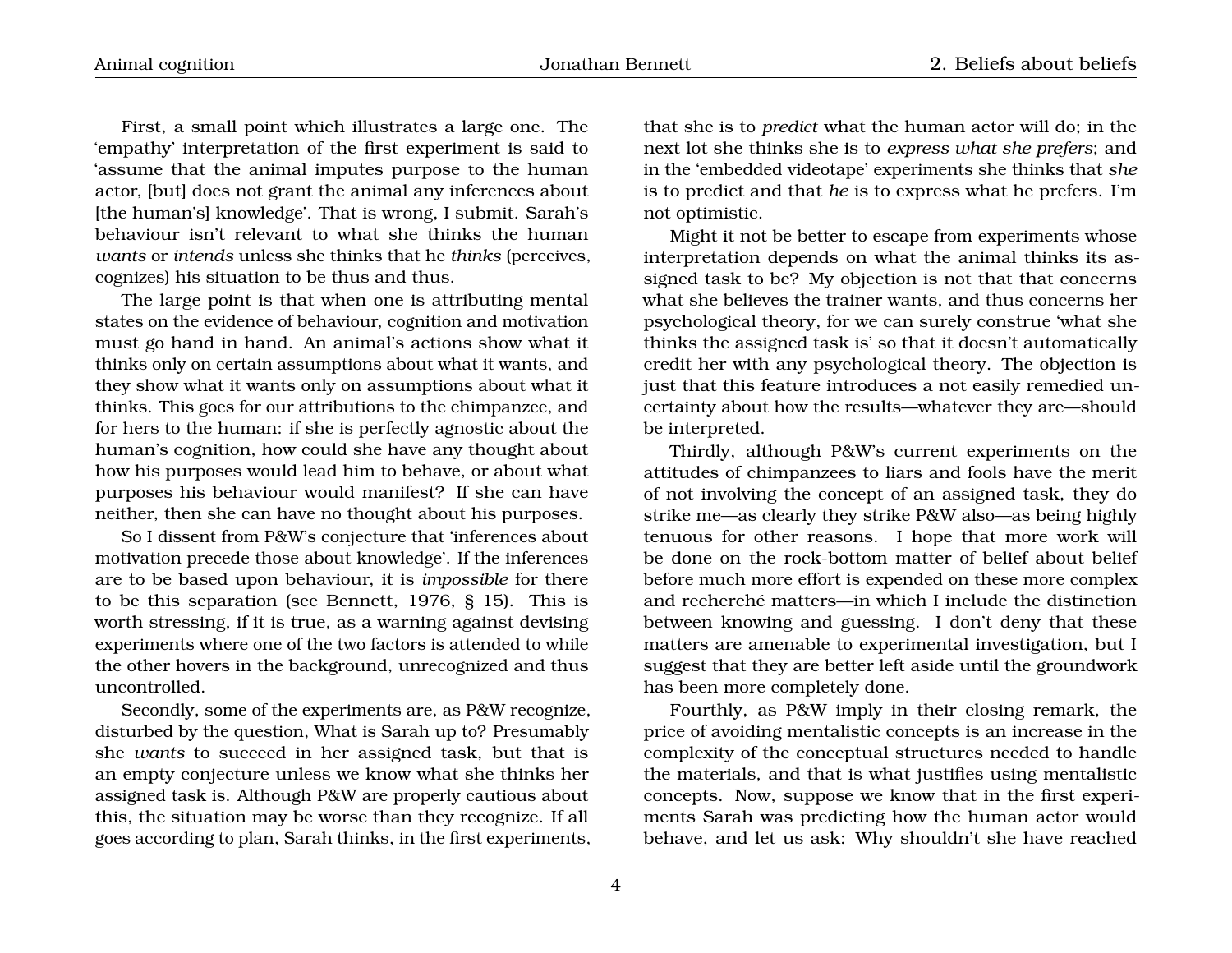this prediction by purely behavioural computations, without going through intermediate stages concerning his states of mind? P&W answer this, it seems, by saying that if her route to the prediction wasn't mentalistic, it must be describable in 'associationist' terms, and they object to this for reasons that I am not sure I understand. Perhaps what they are saying comes down to what I contend to be the best answer (if it is true), namely: For Sarah to get from data to prediction by a route which doesn't attribute beliefs to the human actor, she would need an extremely complex inference, whereas she could get there without undue complexity if along the way she had hypotheses about the human's mental states. That claim about relative complexity is needed to justify crediting Sarah with beliefs about beliefs and not mere beliefs about behaviour.

Finally, whether the relative-complexity claim can truthfully be made in connection with those first experiments of P&W's is not clear to me, because I don't know enough about what Sarah's premises were. Exact information about an animal's data would be easier to get if the experiment had to do not with 'Does she think that he knows that heaters have to be plugged in?' but rather with 'Does she think that he knows that this heater is not plugged in?' That is, there would be better grounds for a belief-about-belief interpretation if the focus were on her beliefs about what the human believes about this particular situation. For then one could vary the evidence she had about his knowledge of individual features of the situation—features which were relevant to whether or how the problem could be solved. Let her see that the key is turned while he is not looking; or that the box is sneaked away after being hidden from him by a screen; and so on. This could provide strong evidence for beliefs-about-beliefs, by showing that the chimpanzee must be making inferences which are dauntingly complex

when stated in purely behavioural terms but relatively simple when stated in terms of mentalistic concepts.

How is she to manifest these predictive beliefs about the other party's behaviour? I suggest the following. Let A be the agent about whose beliefs we hope the subject chimpanzee will form beliefs. Give the chimpanzee abundant evidence of A's sharing her value-system and being prepared to cooperate with her towards common ends. This is to justify us in assuming that if she has any psychological theory about A, its motivational part will credit A with roughly the motivations that she herself has. Then construct coordination-problem situations, where the chimpanzee can see that *what it is prudent for her to do* depends upon *what A is in fact going to do* (see Lewis, 1969, ch. 1). Her predictions about A will then be manifested in behaviour which can be much more confidently interpreted than could any amount of photograph-selection—namely, in terms of her pursuit of her own natural down-to-earth goals. I don't mean that interpretative problems may not still arise, but merely that they aren't likely to be problems about what her motivations are, what she is 'up to'.

I cannot put experimental flesh on these bones: no doubt Herculean labours are needed to turn such armchair proposals into a practicable programme. Still, abstract proposals can have value, and I offer mine, hopefully, as pointing to a possible kind of experiment which **(1)** keeps both belief about motivation and belief about cognition clearly in view; (2) avoids the notion of 'the assigned task'; **(3)** can be aimed at the most elemental kinds of belief about belief, leaving the complex ones until later; and **(4)** makes it possible to know fairly exactly what the animal's data are, and what her conclusion is, thus facilitating the comparison (in respect of complexity) between the mentalistic and the non-mentalistic routes from the one to the other.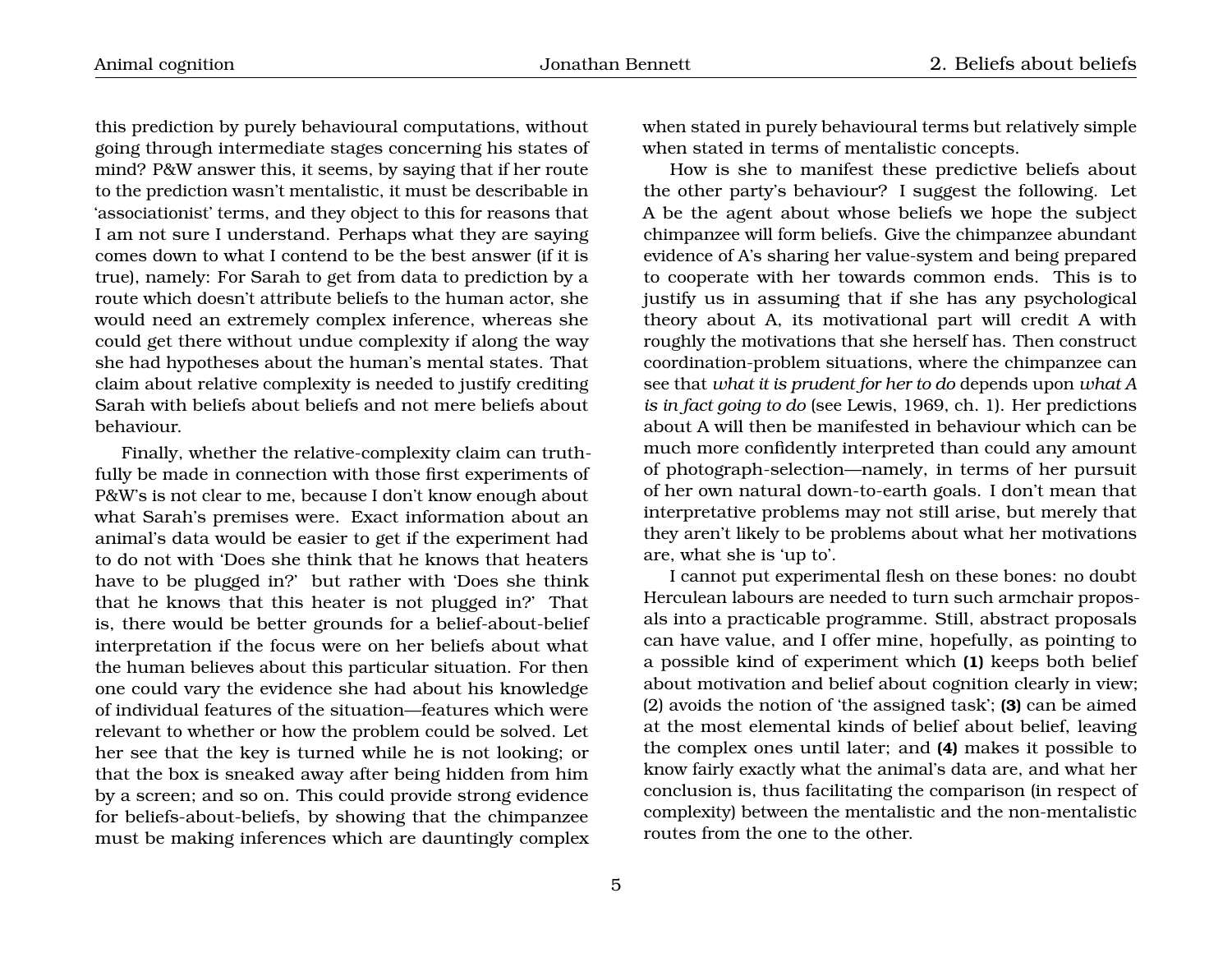# **3. The need for criteria**

Comments on paper by Donald R. Griffin. 'Prospects for a cognitive ethology', , *Behavioral and Brain Sciences* 1 (1978), pp. 527–538.

I share G's interest in developing a richly mentalistic psychology and ethology, but his advocacy, persuasive as it is, would be stronger still if he were more cautious in his deployment of mentalistic concepts. That would involve two things.

**(1)** More clarity and explicitness are needed regarding the criteria for applying mentalistic concepts. G says a good deal about this in particular cases, for example, in his good remarks about the possibility that honey-bees might learn to report on fiberglass; but his campaign needs a general statement as to what sorts of behaviour support which mentalistic attributions. It would be controversial, and would need defence, but the mere statement of it would give us a better idea of what G wants us to accept.

That statement of criteria should govern the discussion. One feels the need of it in, for instance, G's remarks about chimpanzee-communication experiments. He seems to assume that some of those studies provide evidence of 'communication of intentions' in some significant sense, unless all of them are vitiated by 'Clever Hans' errors. But there are hosts of ways in which those experiments might, without being vitiated by cueing, have to be interpreted as something other than communication of intentions.

The desired statement of behavioural criteria would direct more attention to the internal geography of our system of mentalistic concepts. G tends to cut corners, as in his handling of the case of the two planes, one guided by a kamikaze pilot and the other by a heat-seeking device, where 'communication. . . might well convince us that a real, live, conscious pilot was flying one machine'. So indeed it might, but how and why? We are to be impressed by the pilot's

responding appropriately to our messages; and presumably the 'simple dialogue' mustn't be so stereotyped as to revive the suspicion that we are talking to a tape—for example it mustn't consist just in commands from us and 'Yessirs' from the pilot. So the dialogue is to provide evidence that we should get appropriate replies to most things we might say; and the only thing capable of such a feat is a human being—a mind-endowed, conscious, aware person. Now, I don't dispute that a simple dialogue could convince me that the plane was piloted by a conscious being. But two corners have been cut.

Firstly, the story is not essentially one about communication. It's true that we are in doubt about the pilot until we discover that he can communicate with us; but that is a large, cloudy truth which contains within it the leaner and more precise truth that we are in doubt about the pilot until we discover that he can respond appropriately to a large range of input. The input is provided by us, and could in that sense be called 'signalling', and thus 'communication'; but that is a mere accident of the example, and not part of what makes the dialogue evidence as to the pilot's status.

Secondly, G's route from 'The dialogue is succeeding' to 'There is a conscious being at the other end' is invalid, for a reason which has nothing to do with whether 'communication' is involved. The dialogue is evidence that the plane's guide would respond appropriately to a vast number of distinct signals, but that is not *in itself* evidence of consciousness. It points to consciousness only with the help of the fact that in our region of space-time the only things which have such a large store of responses are the higher animals, and they are all conscious. What qualifies them as conscious, however, is not the size and complexity of their stores so much as their flexibility, adaptability, educability. It is true that in the animal kingdom complexity and flexibility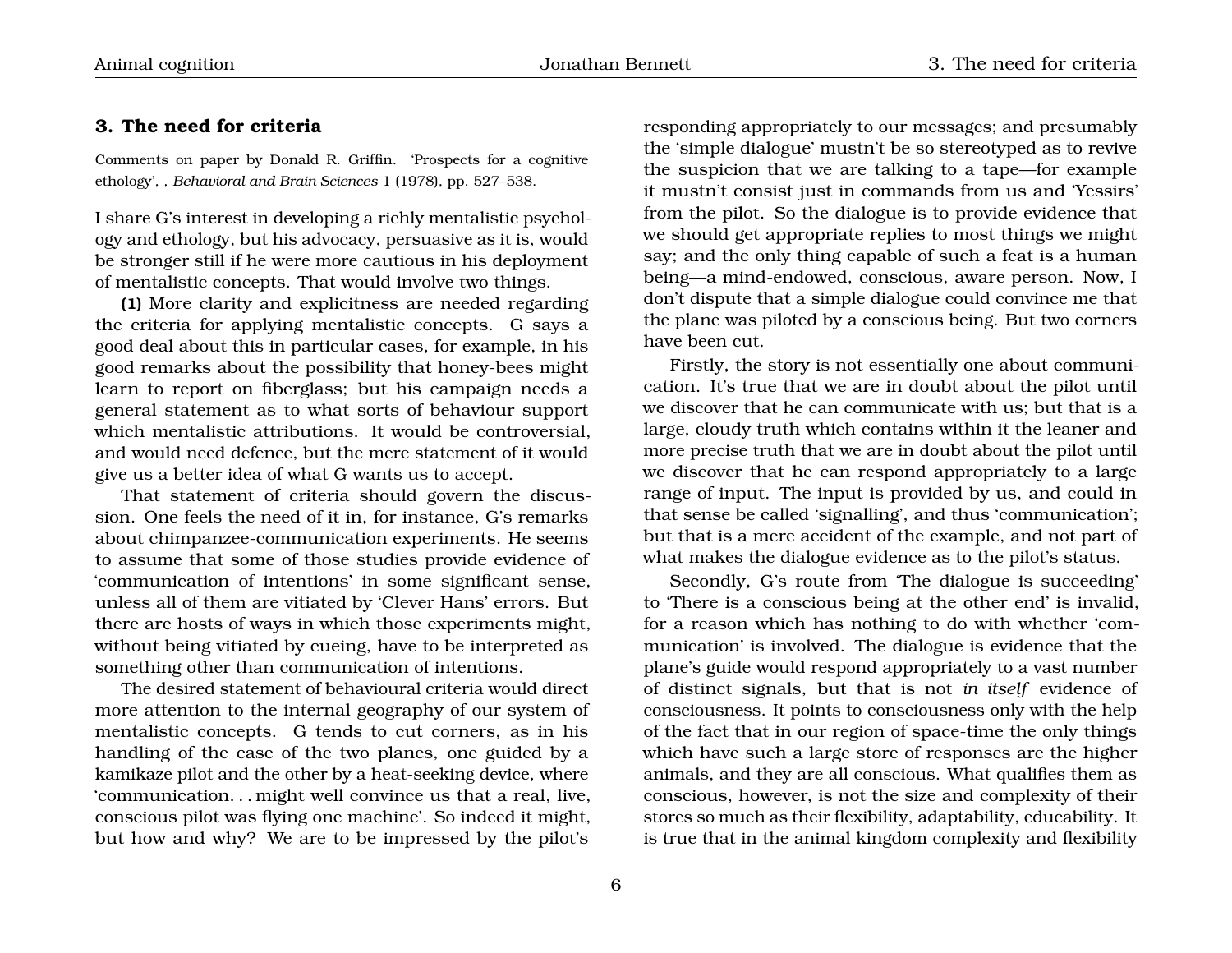tend to go together, with humans having a uniquely high degree of each; and this is no mere coincidence. Still, they are distinct properties of an organism, and they are not equally relevant to consciousness or mentality. If there were a tremendously complex hard-wired device which could handle the pilot's end of the 'simple dialogue' but which was perfectly ineducable, it would pass G's dialogue test yet wouldn't be conscious (see Haugeland 1978). I'm not saying that G's test isn't good enough ('Maybe it's not a man answering us, but rather a technologically innovative device. . . '). I'm saying that he doesn't make sufficiently clear why it is good enough.

**(2)** When the criteria are actually formulated, they should not be too generous, i.e. they should not make it too easy to establish that a given animal is conscious. This is not because consciousness should not be spread too widely: I hold no brief for the view that we must keep the other animals at a respectful distance from ourselves. Rather, the reason is that the more lax the criteria for something's being X are, the less content there is in the statement 'This animal is X', and so the less interesting such statements are. Sometimes G tends to push towards making such statements true at the price of making them uninteresting. For example. in one place he asks plaintively 'what else bees might be expected to do that would provide stronger evidence of intention to communicate, given the circumstances under which their behavior has been studied so far'. This mislocates the onus of proof. Until we have good evidence that honey-bees intend to communicate, we should not say or think they do; otherwise our uses of such expressions as 'intend to communicate' become empty and boring. **(**My own guess

is that the evidence will never be forthcoming, and I wish G hadn't permitted himself the jibe 'Is it because bees are small?', ignoring a reason which surely deserves a respectful hearing—namely that the neural organization of bees may be too simple to permit that adaptability and flexibility which many of us regard as criterial for mentality. But that's by the way.**)**

G's remark about bees' intention to communicate, having served to illustrate my main point about severity of criteria, also illustrates my general theme. See what precedes it:

> Smith [says] that honey-bee dances communicate information 'about characteristics of the next flight the dancing communicator will make' rather than about the location of something desirable. But the distinction between predicting one's future behavior and expressing an intention is a rather subtle one that is certainly difficult to analyze in another species. It is therefore appropriate to ask what else bees might be expected to do that would provide stronger evidence of intention to communicate. . .

This contains two conflations. Firstly, it conflates **(i)** the difference between flight-prediction and report-on-food with **(ii)** the difference between flight prediction and report-onflight·intention. It will be hard to get any purchase on **(i)** in the apian context, and G is right that **(ii)** is elusive in any context; but he writes as though they were the same distinction, when in fact they are as different as chalk from cheese. I can only suppose that this conflation results from a kind of conceptual hurry that appears to be present throughout the article.